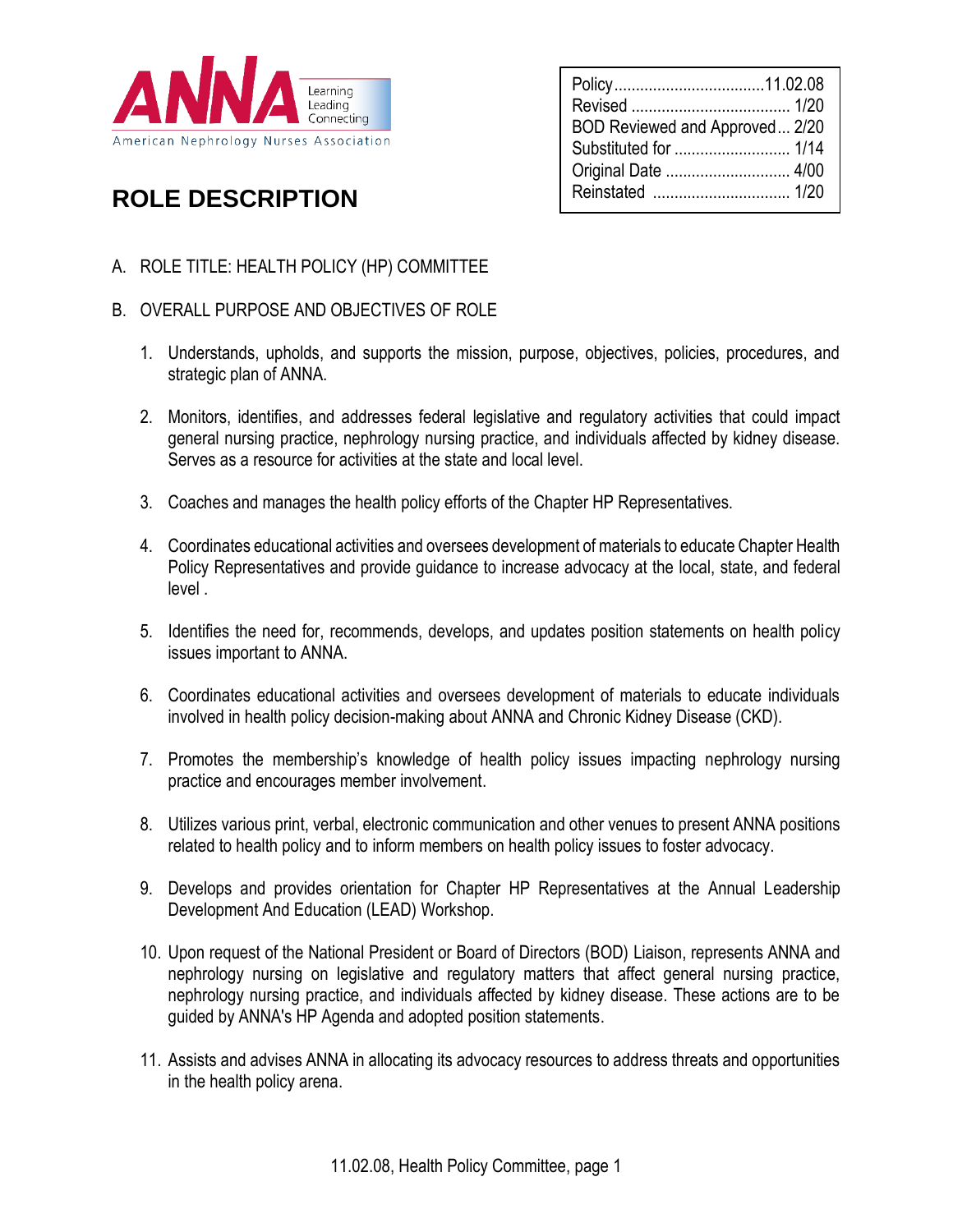12. Provides mentorship to increase the knowledge and activity level of members and ANNA leaders.

## C. COMPOSITION

- 1. Committee
	- a. The Committee should be composed of:
		- (1) Chairperson
		- (2) Chairperson Designate
		- (3) Five (5) HP Committee Members
		- (4) One (1) Health Policy ANNA Chapter Support Team (ACST) Liaison
		- (5) Federal HP Consultant
		- (6) KCP Consultant
- 2. Chairperson
	- a. Selection Method: Refer to Bylaws Article VII, Section B. Becomes HP Committee Chairperson after serving one (1) year as Chairperson Designate pending approval of the BOD.
	- b. Qualifications:
		- (1) Full member of ANNA for at least three (3) years.
		- (2) Demonstrated public speaking and strong verbal and writing skills.
		- (3) Knowledge of and demonstrated experience in legislative and regulatory processes.
		- (4) Knowledge of pertinent software and access to computer-facilitated communication.
		- (5) Five (5) years of experience in nephrology nursing.
		- (6) Prior attendance at Nurse in Washington Internship (NIWI) and/or ANNA HP Workshop.
		- (7) Member of American Nurses Association (ANA) and/or state nurses' association preferred.
		- (8) Current certification in nephrology nursing preferred
	- c. Selection Criteria:
		- (1) Established knowledge base in nephrology, transplantation, and related therapies.
		- (2) Demonstrated ability to lead a group.
		- (3) Consideration will be given to include diversity of practice specialty, and geographic representation.
- 3. Chairperson Designate
	- a. Selection Method: Refer to Bylaws Article VII, Section B. Appointed by the National President-Elect after consultation with the outgoing HP Committee Chairperson, with approval by the BOD.
	- b. Qualifications:
		- (1) Full member of ANNA for at least two (2) consecutive years.
		- (2) Demonstrated public speaking and strong verbal and writing skills.
		- (3) Knowledge of and demonstrated experience in legislative and regulatory processes.
		- (4) Knowledge of pertinent software and access to computer-facilitated communication.
		- (5) Three (3) years of experience in nephrology nursing.
		- (6) Preferred past attendance at NIWI and/or ANNA HP Workshop.
		- (7) May serve concurrently as Chairperson Designate and in one (1) of the HP Committee Member positions.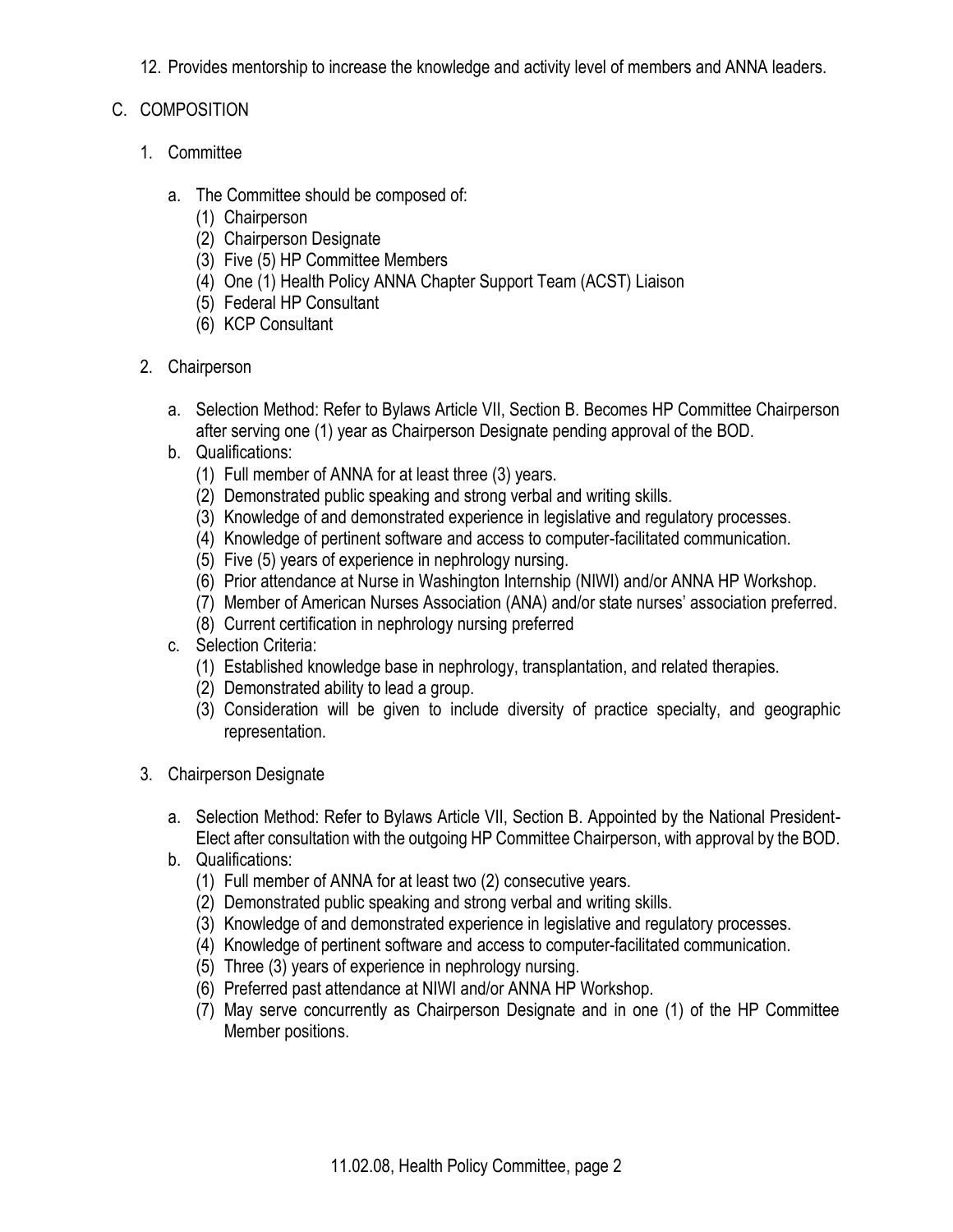- c. Selection Criteria:
	- (1) Established knowledge base in nephrology, transplantation, and related therapies.
	- (2) Demonstrated leadership ability.
	- (3) Member of ANA and/or state nurses' association preferred.
	- (4) Current certification in nephrology nursing preferred.
	- (5) Consideration will be given to include diversity of practice specialty and geographic representation.
- 4. Health Policy Liaison to ACST
	- a. Selection Method: Appointed by the HP Committee Chairperson in collaboration with the Board Liaison
	- b. Qualifications:
		- (1) Full member of ANNA for at least three (3) consecutive years.
		- (2) Demonstrated public speaking and strong verbal and writing skills.
		- (3) Knowledge of and demonstrated experience in legislative and regulatory processes.
		- (4) Knowledge of pertinent software and access to computer-facilitated communication.
		- (5) Three (3) years of experience in nephrology nursing.
		- (6) Preferred prior attendance at Nurse in Washington Internship (NIWI) and/or ANNA HP Workshop.
		- (7) Member of American Nurses Association (ANA) and/or state nurses' association preferred.
		- (8) Current certification in nephrology nursing preferred.
		- (9) Leadership experience on ACST preferred.
	- c. Selection Criteria:
		- (1) Established knowledge base in nephrology, transplantation, and related therapies.
		- (2) Consideration will be given to include diversity of practice specialty, and geographic representation.
- 5. HP Committee Members
	- a. Selection Method:
		- (1) Appointed by the HP Committee Chairperson in collaboration with the Board Liaison.
	- b. Number of Committee Members:
		- (1) Five (5) members, plus the Health Policy ACST Liaison, Chairperson, and Chairperson **Designate**
	- c. Qualifications:
		- (1) Full member of ANNA for at least two (2) consecutive years.
		- (2) Current certification in nephrology nursing preferred.
		- (3) Demonstrated public speaking and strong verbal and writing skills.
		- (4) Knowledge of and demonstrated experience in legislative and regulatory processes.
		- (5) Knowledge of pertinent software and access to computer-facilitated communication.
		- (6) Two (2) years of experience in nephrology nursing.
		- (7) Currently active in a nephrology nursing role.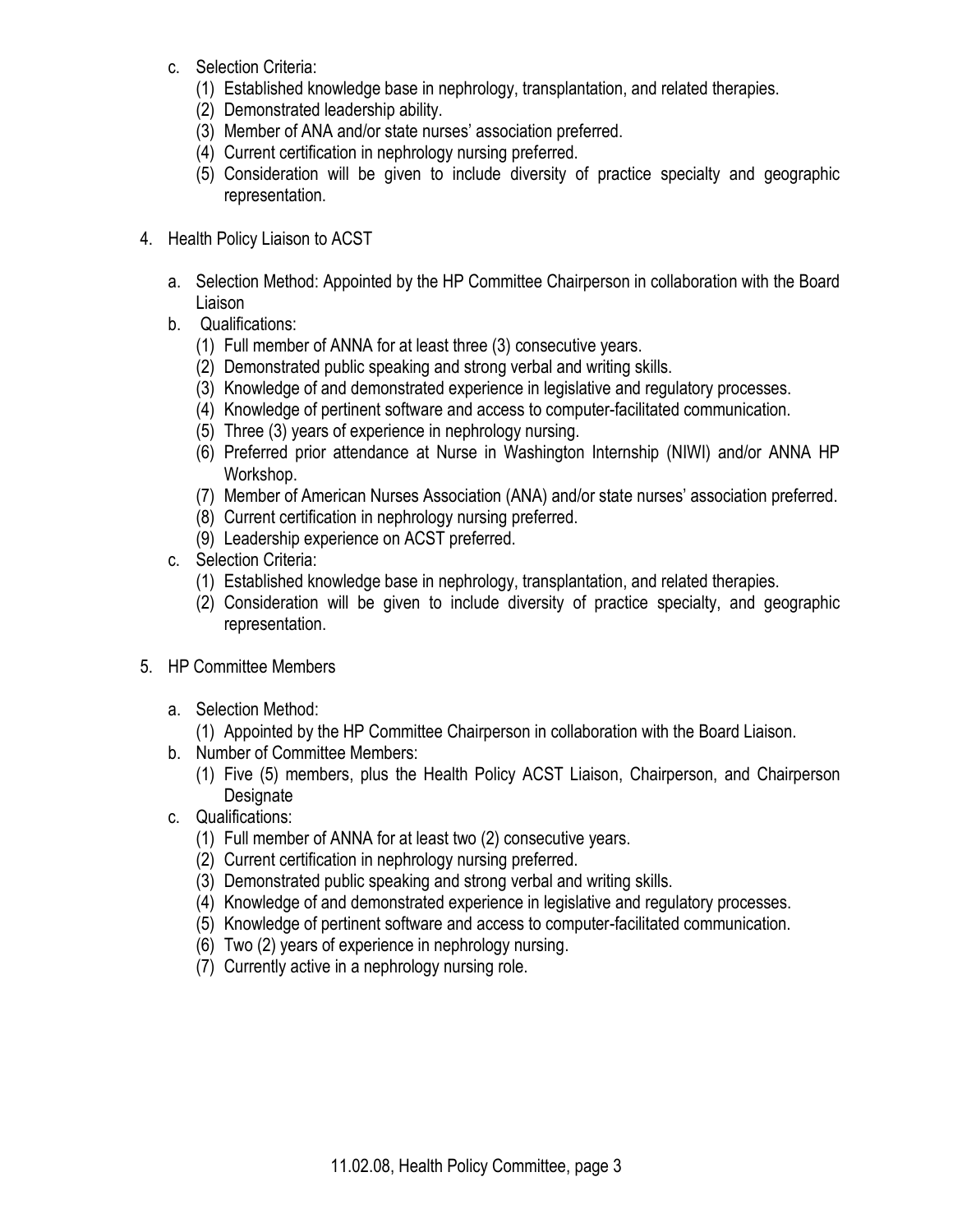- d. Selection Criteria:
	- (1) Established knowledge base in nephrology, transplantation, and related therapies.
	- (2) Demonstrates leadership ability.
	- (3) Member of American Nurses Association (ANA) and/or state nurses' association preferred.
	- (4) Past attendance at Nurse in Washington Internship (NIWI) and/or ANNA Health Policy Workshop (HPW) preferred.
	- (5) Consideration will be given to include diversity of practice specialty and geographic representation.

## D. TENURE

- 1. The Chairperson is appointed to serve a two (2) year term one (1) year as Chairperson Designate, followed by one (1) year as Chairperson. May be reappointed for 1 additional 2 year term.
- 2. The HP Committee Members are appointed for a two (2) year term. May be reappointed. Three (3) HP Advisor's will be appointed in odd years and two (2) HP Advisor's will be appointed in even years. May be reappointed for 1 additional 2 year term.
- 3. The HP ACST Liaison is appointed to serve a two (2) year term. May be reappointed for 1 additional 2 year term.
- E. GOVERNED BY CONSTITUTION AND/OR BYLAWS

Articles II and VII.

- F. ATTENDANCE EXPECTED AT THE FOLLOWING MEETINGS:
	- 1. Chairperson
		- a. National Symposium (outgoing)
		- b. LEAD Workshop
		- c. HP Workshop
		- d. HP Committee Conference Calls
		- e. Own local chapter meetings.
		- f. Other conference calls as requested.
		- g. Periodic meetings with legislators/aides and government agency personnel as requested and approved by the Board Liaison or National President, unless requires budget approval.
		- h. Periodic meetings with committee members, lobbyists, and government relations personnel from other nephrology nursing or health care organizations as requested and approved by the Board Liaison or National President, unless requires budget approval.
		- i. Periodic meetings with major kidney care stakeholders as requested and approved by the Board Liaison or National President, unless requires budget approval.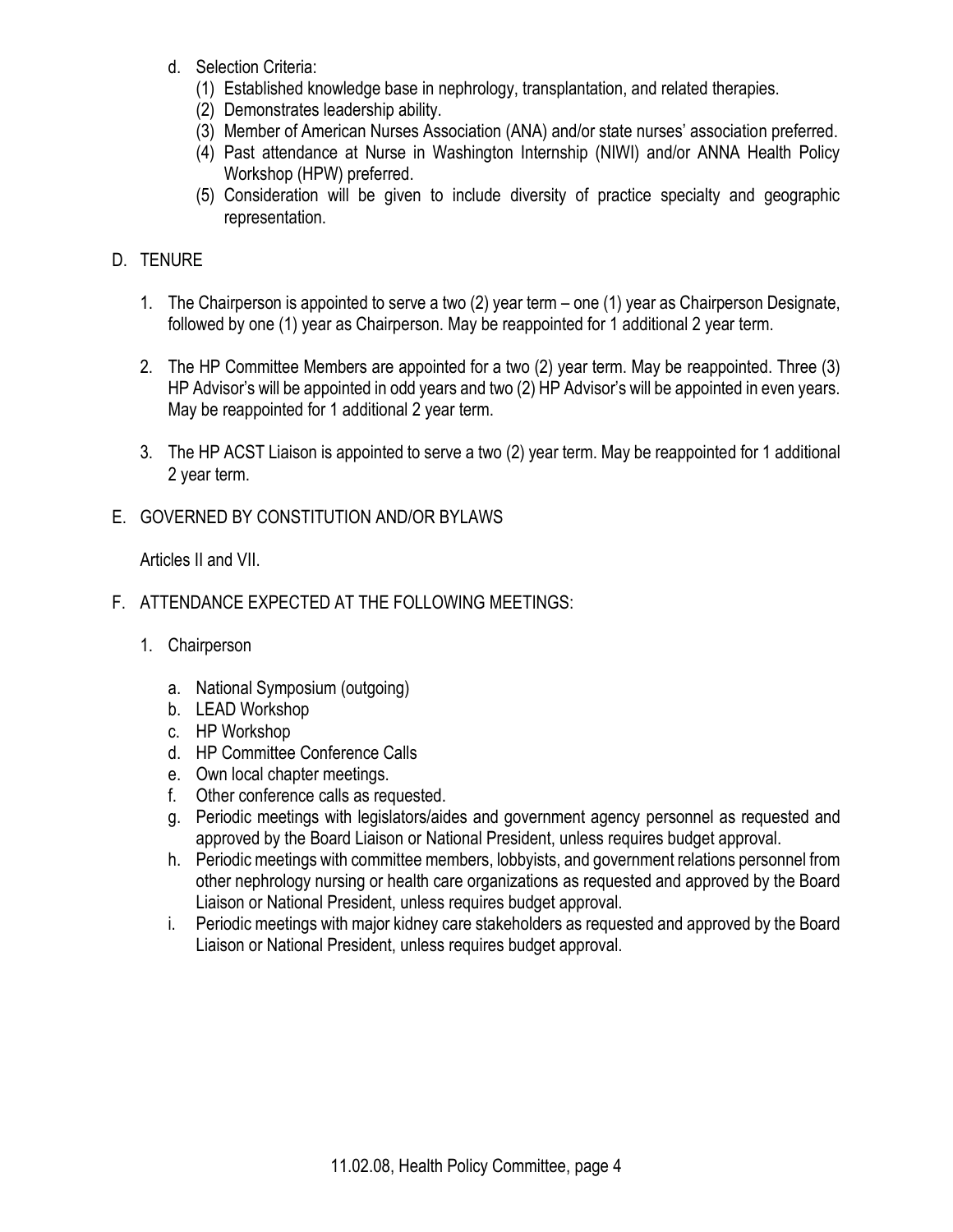### 2. Chairperson Designate

- a. LEAD Workshop
- b. HP Workshop.
- c. HP Committee conference calls.
- d. Own local chapter meetings.
- e. Other conference calls as requested.
- f. Periodic meetings with legislators/aides and government agency personnel as requested and approved by the Board Liaison or National President, unless requires budget approval.
- g. Periodic meetings with committee members, lobbyists, and government relations personnel from other nephrology nursing or health care organizations as requested and approved by the Board Liaison or National President, unless requires budget approval.
- h. NIWI (in those years in which ANNA does not host HP Workshop) [incoming if has not attended within the last five (5) years].
- 3. HP Committee Members
	- a. Own local ANNA chapter meetings.
	- b. LEAD Workshop
	- c. Health Policy Workshop based upon work assignment and ANNA budget.
	- d. Monthly HP Committee conference calls.
	- e. Other conference calls and meetings as requested and approved by the HP Committee Chairperson.
	- f. May apply to attend NIWI meeting through the annual awards, scholarships, and grant process.
	- g. Periodic meetings with committee members, lobbyists, and government relations personnel from other nephrology nursing or health care organizations as requested and approved by the Board Liaison or National President, unless requires budget approval.
- 4. Health Policy Liaison to ACST
	- a. Own local ANNA chapter meetings.
	- b. LEAD Workshop
	- c. Health Policy Workshop based upon work assignment and ANNA budget.
	- d. Monthly HP Committee conference calls.
	- e. Participates in ACST calls or appoints a designee as needed.
	- f. Other conference calls and meetings as requested and approved by the HP Committee Chairperson.
	- g. May apply to attend the NIWI meeting through the annual awards, scholarships, and grant process.
	- h. Periodic meetings with committee members, lobbyists, and government relations personnel from other nephrology nursing or health care organizations as requested and approved by the Board Liaison or National President, unless requires budget approval.
	- \* **NOTE** Complimentary registration and/or expense reimbursement to ANNA meetings is provided per Policy & Procedure 4.18, *Complimentary Registration and Expense Reimbursement for ANNA Meetings*, and Policy & Procedure 4.19, *Withdrawal of Complimentary Registration and Expense Reimbursement to ANNA Meetings for Non-Functional Committee Member*.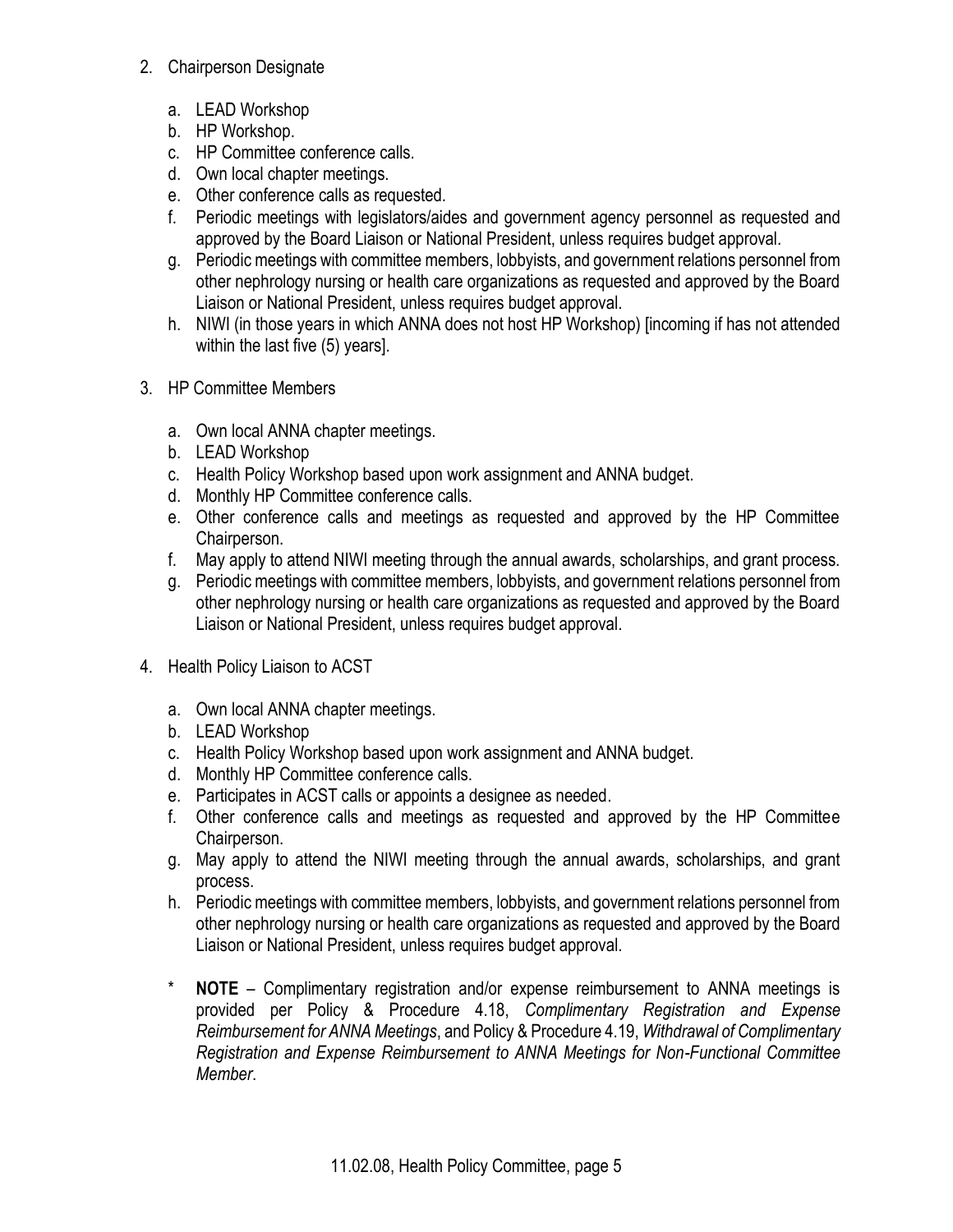### G. RESPONSIBILITIES OF CHAIRPERSON

- 1. Understands, upholds, and supports the mission, objectives, policies, procedures, and strategic plan of ANNA.
	- a. Ensures development, revision, and implementation of the committee's annual action plan congruent with the Nephrology Nursing Scope and Standards of Practice, to promote the strategic plan.
	- b. Obtains input from the Board Liaison and appoints committee members through an application process.
	- c. Provides meeting and conference call schedule at the beginning of the fiscal year.
	- d. Disseminates information as needed, including but not limited to agendas, meeting minutes, conference call information, background information, articles, and other information as requested.
	- e. Conducts meetings keeping agenda on track and honoring time commitments.
	- f. Provides the following for *ANNA Update*:
		- (1) An Annual Report
		- (2) Additional articles as needed or otherwise requested.
	- g. Oversees committee work including all work assigned to the Chairperson Designate, HP Committee Members, and Health Policy Liaison to ACST.
	- h. Assists the committee in developing priorities to support the goals of the Advancing *American Kidney Health Initiative* and other significant health policy matters.
	- i. Participates in and serves as a resource for planning and implementation of ANNA's HPW.
	- j. In collaboration with HP Committee identifies the need for development or revision of position statements that address contemporary and timely issues on matters of health policy, legislation, and government programs that affect general nursing practice, nephrology nursing practice, and individuals affected by kidney disease.
		- (1) Develops statements or guidelines for ANNA concerning such issues as directed by the BOD.
		- (2) Submits suggested topics for positions with recommended priority to BOD for approval.
		- (3) Reviews and revises drafts of internal or externally generated statements prior to submission to the BOD.
		- (4) Submits final drafts of position statements to the Board Liaison/National Secretary, for approval by BOD.
		- (5) Maintains a schedule to ensure that each Position Statement is reviewed biennially.
- 2. In collaboration with HP Committee, provides orientation, mentoring, and support for all Chapter HP Representatives.
	- a. Provides support to ACST for the purpose of orienting, mentoring and providing resources for Chapter HP Representatives.
	- b. Updates the Health Policy Handbook every other year.
	- c. Prepares an agenda and develops all content for Chapter HP Representative at the annual LEAD Workshop.
	- d. Develops, and updates annually, the content for online course module for the orientation of Chapter HP Representatives.
	- e. Develops a reporting structure for Chapter HP Representative to facilitate and monitor local and state issues that could impact general nursing practice, nephrology nursing practice, and individuals affected by kidney disease.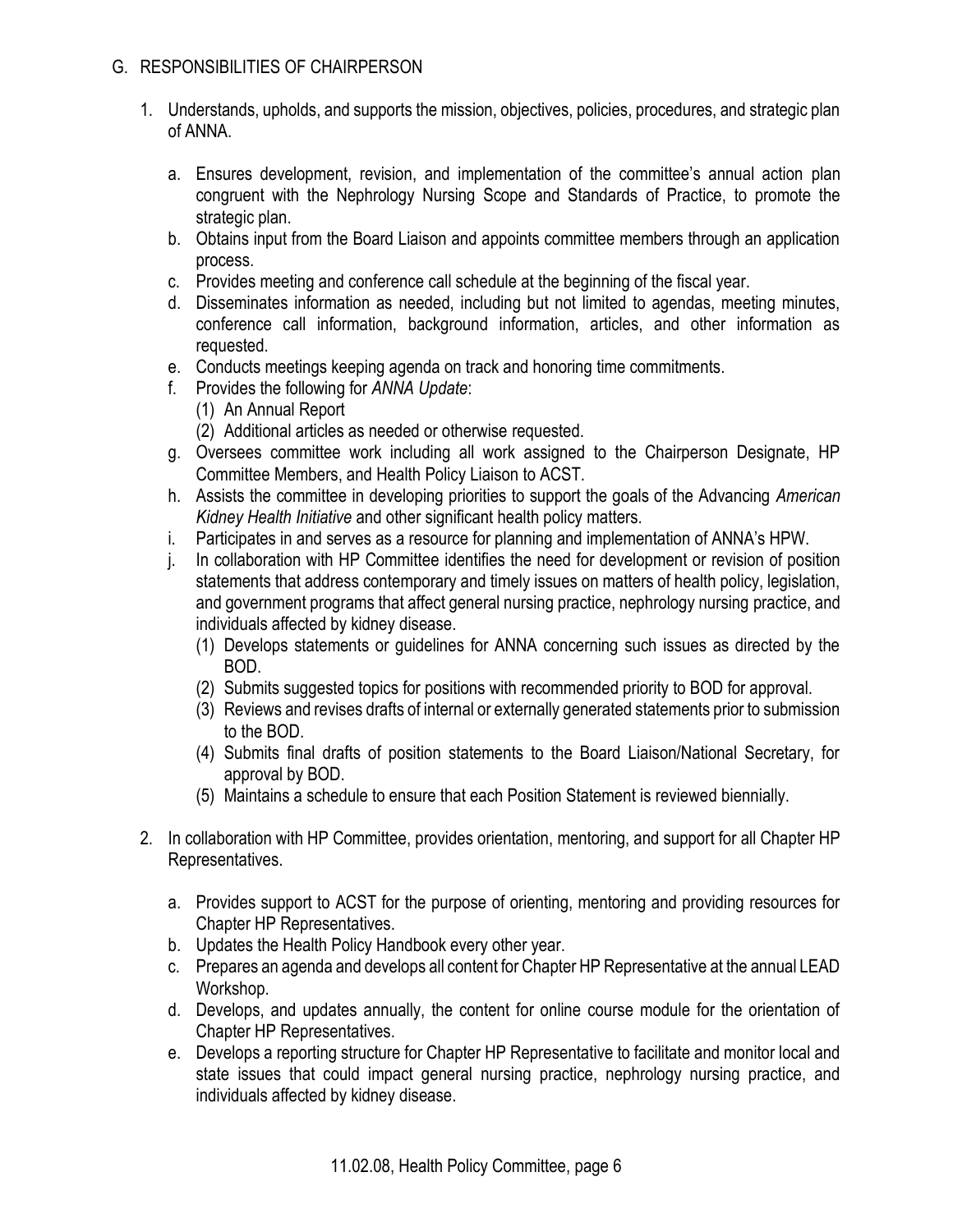- 3. Works with Federal HP Consultant, KCP Consultant, National President, and BOD Liaison in identifying legislative issues that should be posted on CongressWeb.
- 4. Responds to all material referred to the committee by the BOD, Federal HP Consultant, KCP Consultant, Executive Director, or Management Firm.
- 5. Reviews role description of position as requested and proposes changes to the National Secretary.
- 6. Reviews policies and procedures pertinent to the position as requested and proposes changes to the National Secretary.
- 7. Assumes responsibilities delegated by the Board Liaison and National President.
- 8. Submits written status report prior to BOD meetings and as requested to the Board Liaison. Notifies the Board Liaison immediately of significant changes or problems.
- 9. With input from HP Committee Members and Health Policy Liaison to ACST, develops and submits yearly budget and budgets for any special projects to the National Treasurer. Follows all budget guidelines as directed by ANNA Policy & Procedure.
- 10. Serves as a moderator at the National Symposium.
- 11. Upon request, represents ANNA and nephrology nursing to address matters related to health policy, government programs, and national health policy that affect nursing practice.
	- a. Keeps informed of such issues through environmental scanning of government agency and nursing and nephrology organization information.
	- b. Informs the membership via the *ANNA Update*, ANNA E-News, the ANNA Website, Open Forum, and/or CongressWeb of the position(s) taken by ANNA and other related organizations.
	- c. As requested by the Federal HP Consultant, provides input into oral and written testimony for presentation before appropriate Federal/State Congressional Committees upon request or as the need arises.
	- d. As requested by the Federal HP Consultant, provides input into preparation and submission of letters for the record where and when appropriate and as approved by the National President.
- 12. Mentors and orients the Chairperson Designate and committee members. Oversees and works with committee members to monitor and act on health policy issues that impact nephrology nursing.
	- a. Participates in all HP conference calls.
	- b. Forwards copies of all communications, action plan timelines, and drafts to the Chairperson Designate.
	- c. Collaborates with committee members in preparing status reports.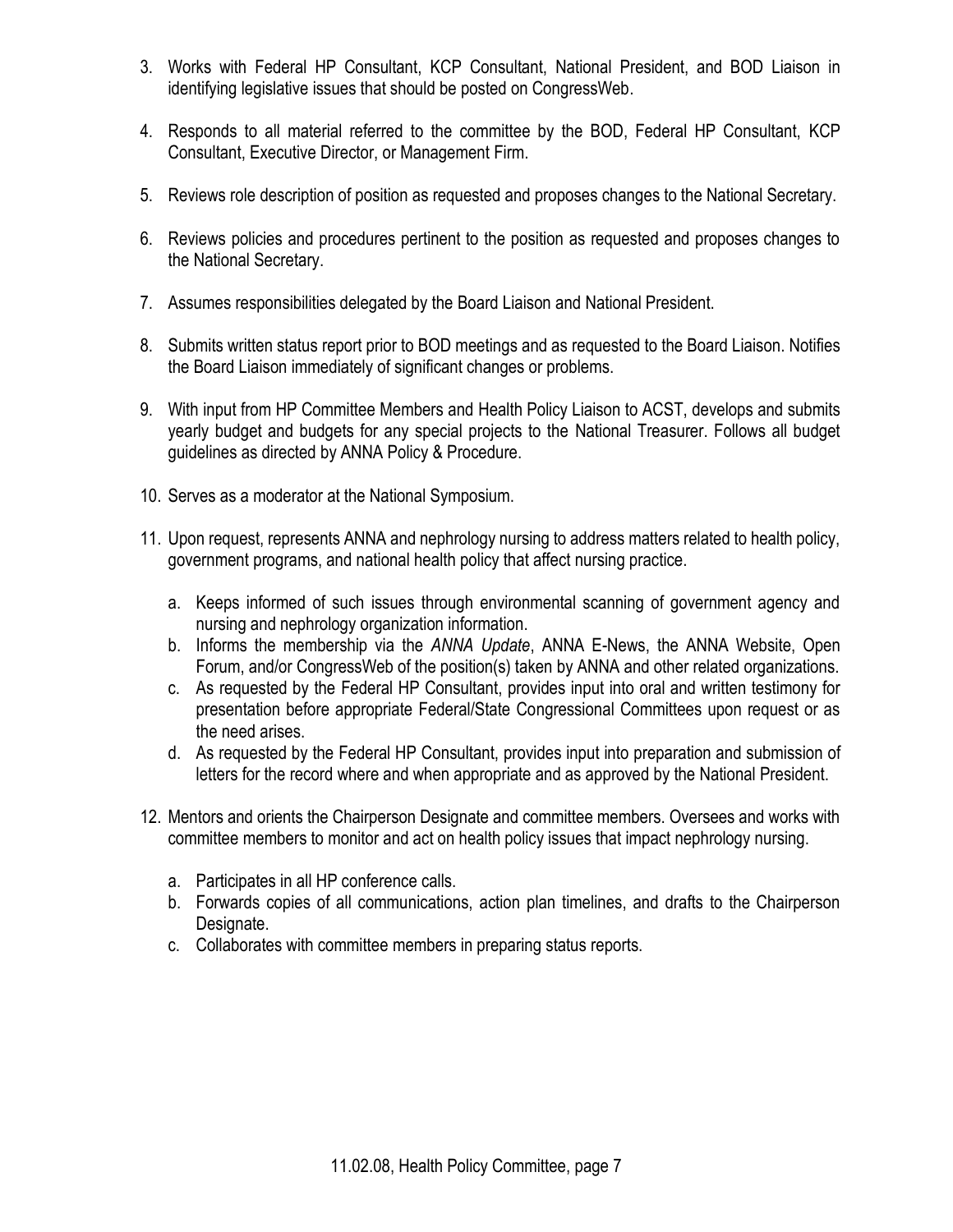- 13. Represents ANNA at other professional organizations' meetings or task forces as delegated by the National President or Board of Director's Liaison.
	- a. Participates in all HP conference calls.
	- b. Forwards copies of all communications, action plan timelines, and drafts to the Chairperson Designate.
	- c. Collaborates with committee members in preparing status reports.
- 14. Represents ANNA at other professional organizations' meetings or task forces as delegated by the National President or BOD Liaison.

#### H. RESPONSIBILITIES OF CHAIRPERSON DESIGNATE

- 1. Understands, upholds, and supports the mission, objectives, policies, procedures, and strategic plan of ANNA.
	- a. Submits written reports as requested to the HP Committee Chairperson to assist in preparation of status update reports.
	- b. Reviews, evaluates, and responds to all material as requested.
	- c. Reviews policies and procedures pertinent to the committee as requested and proposes changes to the HP Committee Chairperson.
	- d. Prepares and presents ideas, problems, and solutions of organizational and professional interest to the HP Committee Chairperson for consideration.
	- e. Assumes responsibilities delegated to him/her by the HP Committee Chairperson.
	- f. Assists the HP Committee Chairperson in preparing an annual report.
	- g. Assists the HP Committee Chairperson to ensure development, revision, and implementation of the annual committee action plan to promote the strategic plan.
	- h. Assists the HP Committee Chairperson in preparing an annual committee budget.
	- i. Participates in orientation to the HP Committee Chairperson position.
	- j. Participates in and serves as a resource for planning and implementation of ANNA's HPW.
- 2. Works collaboratively with the HP Committee Chairperson to achieve the health policy goals of ANNA.
	- a. Recognizes and advises the HP Committee Chairperson of external trends which may influence decisions of the BOD.
	- b. Keeps informed of health policy issues through environmental scanning and communication with Congressional and Senate representatives, government agency personnel, and representatives of other nursing and related nephrology organizations.
	- c. Serves as point of contact for selected projects as assigned by the HP Committee Chairperson. May include:
		- (1) HP Workshop
		- (2) Position statement development and/or revisions
		- (3) Updates to website resources
		- (4) Collaboration with other kidney care and nursing associations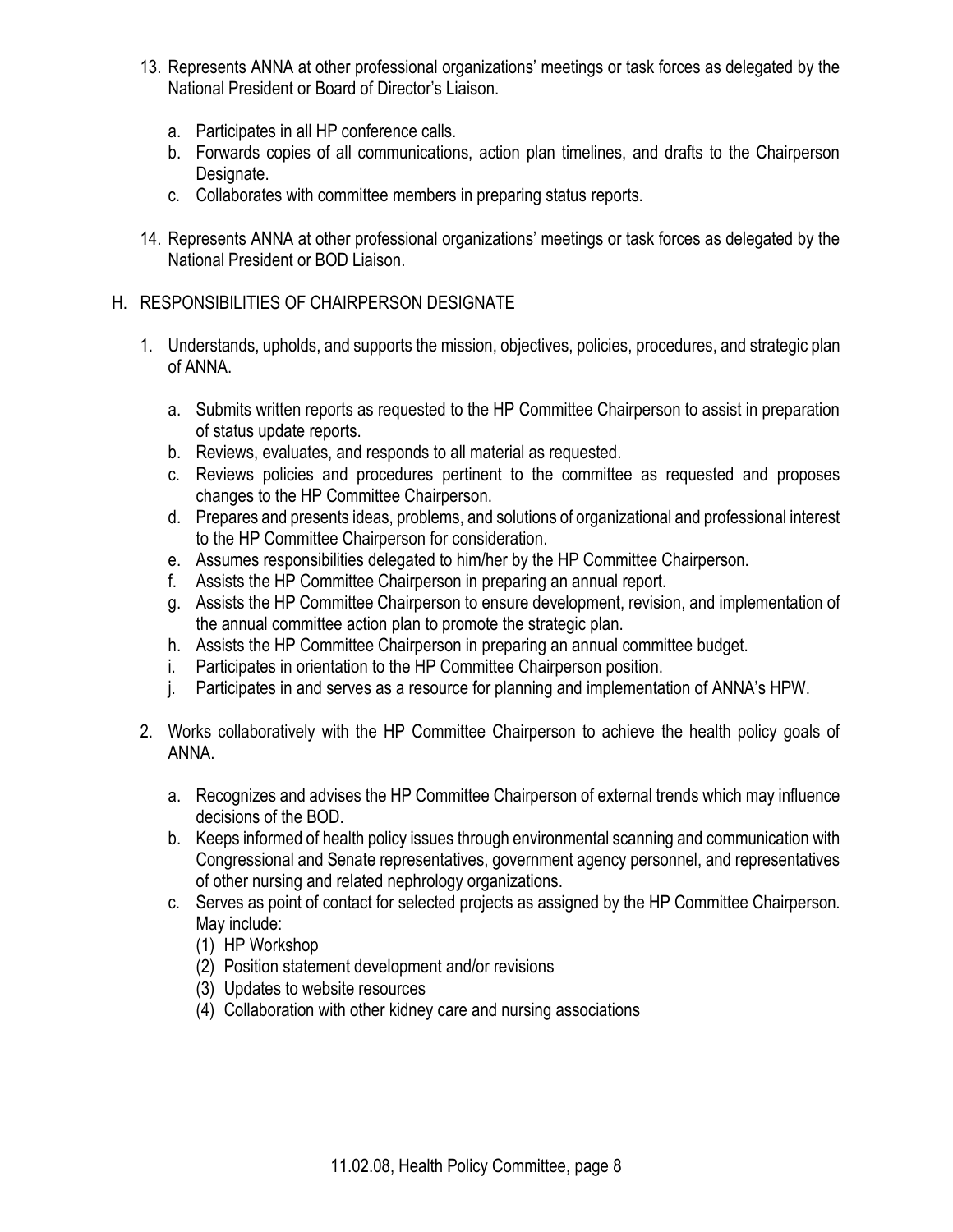- 3. Serves as a member of the HP Committee.
	- a. Submits reports to the HP Committee Chairperson by established deadlines.
	- b. Responds to all materials presented to the committee by the HP Committee Chairperson, Chairperson Designate, Federal HP Consultant, KCP Consultant and BOD.
	- c. At the request of the HP Committee Chair, provides input into letters for the record where and when appropriate and as approved by the National President.
- 4. Assumes the role of HP Committee Chairperson after the annual business meeting at the National Symposium.

## I. RESPONSIBILITIES OF HP COMMITTEE MEMBERS

- 1. Serves as a member of the HP Committee.
	- a. Participants who are funded by ANNA to attend NIWI will be required to submit a report describing how they plan to use and/or have used their experience at NIWI to benefit ANNA (e.g. submit an *ANNA Update* or *Nephrology Nursing Journal* article,). Reports will be due within sixty (60) days of the close of the meeting.
	- b. Submits reports to the HP Committee Chairperson by established deadlines.
	- c. Responds to all materials presented to the committee by the HP Committee Chairperson, Chairperson Designate, Federal HP Consultant, KCP Consultant and BOD.
	- d. At the request of the HP Committee Chair, provides input into letters for the record where and when appropriate and as approved by the National President.
- 2. Works collaboratively with the HP Committee Chairperson to achieve the health policy goals of ANNA.
	- a. Recognizes and advises the HP Committee Chairperson of external trends which may influence decisions of the BOD.
	- b. Keeps informed of health policy issues through environmental scanning and communication with Congressional and Senate representatives, government agency personnel, and representatives of other nursing and related nephrology organizations.
	- c. Serves as point of contact for selected projects as assigned by the HP Committee Chairperson. May include:
		- (1) HP Workshop
		- (2) Position statement development and/or revisions
		- (3) Updates to website resources
		- (4) Collaboration with other kidney care and nursing associations
- 3. Serves as Liaison between the HP Committee and Chapter HP Representatives.
	- a. Uses ANNA Connected to share information with assigned chapters.
	- b. Communicates pertinent information and issues to the Chapter HP Representatives.
	- c. Reviews email communications and disseminates as indicated to ACST Chairperson and Chapter HP Representatives.
	- d. Reports trends in state health policy arena.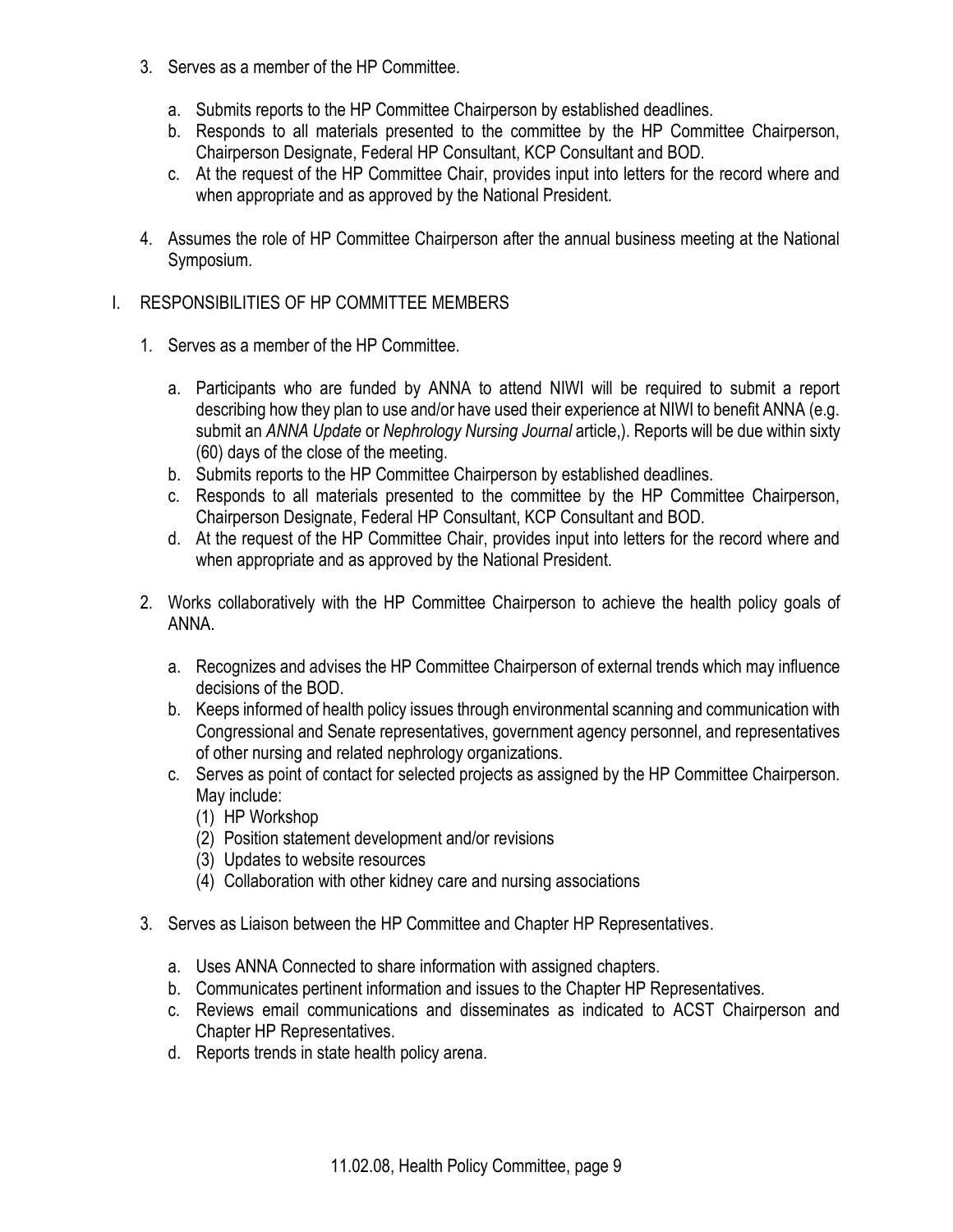- 4. Maintains current knowledge of legislative, health policy, and regulatory issues through communication with the HP Committee Chairperson, Federal HP Consultant, KCP Consultant, Chapter HP Representatives, health policy update reviews from ANNA's National Office, various publications, and monitoring health policy websites.
- 5. Upon request, the ANNA President and BOD represents ANNA and nephrology nursing on matters of state legislation, state government programs, and state health policies that affect nursing practice.
	- a. Coaches and mentors Chapter HP Representatives to monitor state legislative and regulatory activities that have a potential impact on nephrology nursing and patients with chronic kidney disease.
	- b. Communicates state legislative or regulatory issues and activities to the HP Committee Chairperson and Board Liaison for distribution to the pertinent state chapter members.
- 6. Represents ANNA at other professional organizations' meetings or task forces as delegated by the Board Liaison and National President.
- 7. Establishes an effective communication system for sharing information.
	- a. Establishes a reliable system for receiving, reviewing, and responding to email within a maximum of three (3) days.
	- b. Responds to requests for feedback by the designated deadlines.
- 8. Participates in and serves as a resource for planning and implementation of ANNA's HP Workshop.
- 9. Works with Chapter HP Representatives to monitor potential changes to state nurse practice acts which could impact nephrology nursing and alerts the HP Committee Chairperson should such be identified. Supports the HP Committee Chairperson in developing a reporting structure for Chapter HP Representatives to document their activities.
- 10. In collaboration with the HP Committee Chairperson, coordinates the development of training tools for Chapter HP Representatives.
- 11. Reviews role description as requested and submits revisions to the HP Committee Chairperson.
- 12. Participates in ANNA Connected, a social and professional networking resource for ANNA members.
- 13. Helps to identify a successor and provides orientation to the incoming HP Committee members.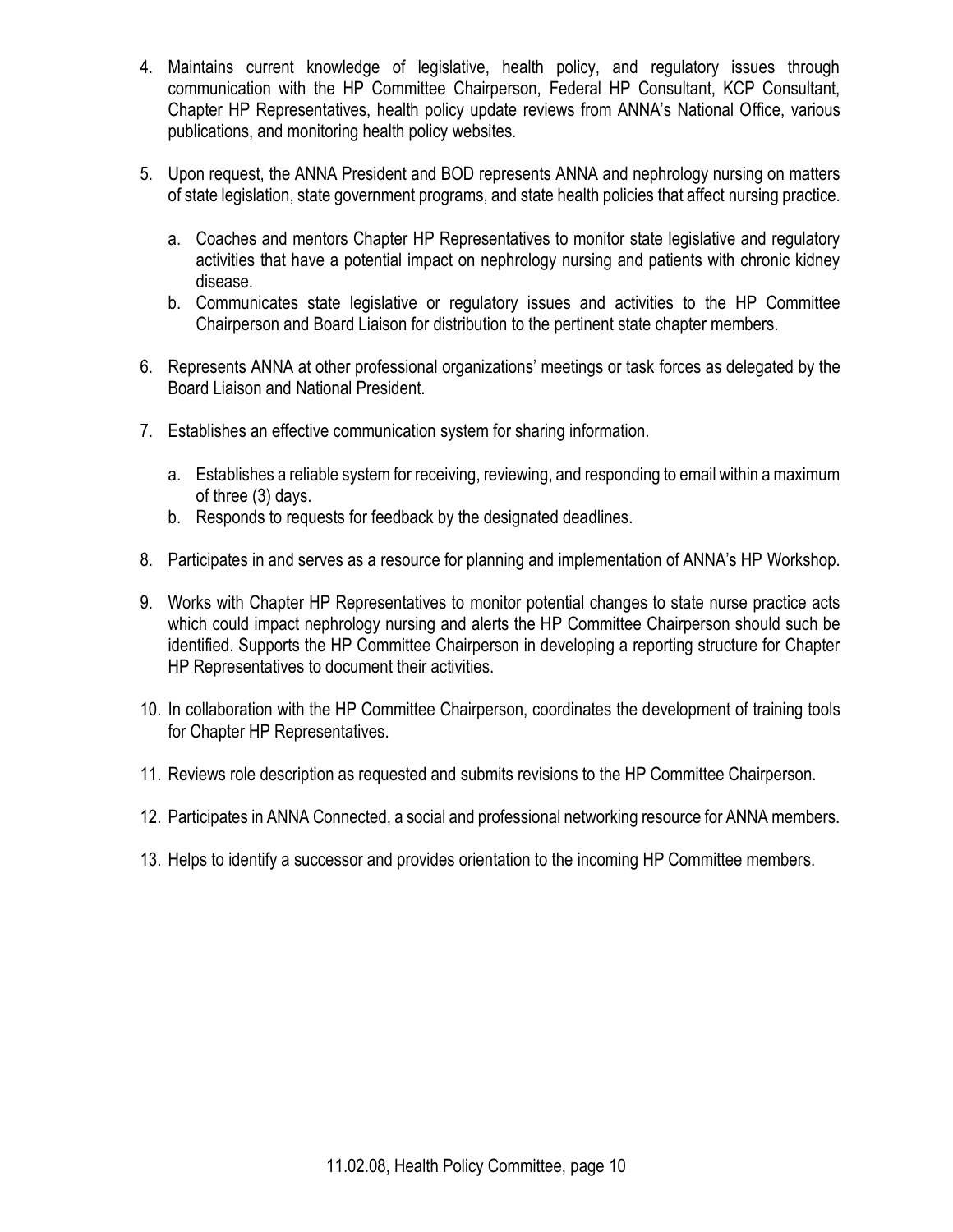### J. RESPONSIBILITIES OF HP LIAISON TO ACST

- 1. Serves as a member of the HP Committee.
	- a. Participants who are funded by ANNA to attend NIWI will be required to submit a report describing how they plan to use and/or have used their experience at NIWI to benefit ANNA (e.g. submit an *ANNA Update* or *Nephrology Nursing Journal* article,). Reports will be due within sixty (60) days of the close of the meeting.
	- b. Submits reports to the HP Committee Chairperson by established deadlines.
	- c. Responds to all materials presented to the committee by the HP Committee Chairperson, Chairperson Designate, Federal HP Consultant, KCP Consultant and BOD.
	- d. At the request of the HP Committee Chairperson, provides input into letters for the record where and when appropriate and as approved by the National President.
- 2. Participates in ACST activities as it relates to Chapter HP Representatives:
	- a. Serves as liaison.
	- b. Assists chapters in identifying Chapter HP Representatives.
- 3. Works collaboratively with the HP Committee Chairperson to achieve the health policy goals of ANNA.
	- a. Recognizes and advises the HP Committee Chairperson of external trends which may influence decisions of the BOD.
	- b. Monitors trends in State Health Policy area.
	- c. Makes recommendations for resources to Chapter HP Representatives.
- 4. Serves as point of contact for selected projects as assigned by the HP Committee Chairperson. May include:
	- a. Associated with ACST
	- b. HP Workshop
	- c. Position statement development and/or revisions.
	- d. Updates to website resources.
- 5. Maintains current knowledge of legislative, health policy, and regulatory issues through communication with the HP Committee Chairperson, Federal HP Consultant, KCP Consultant, Chapter HP Representatives, health policy update reviews from ANNA's National Office, various publications, and monitoring health policy websites.
- 6. Represents ANNA at other professional organizations' meetings or task forces as delegated by the Board Liaison and National President.
- 7. Establishes an effective communication system for sharing information.
	- a. Establishes a reliable system for receiving, reviewing, and responding to email with a maximum of three (3) days.
	- b. Responds to requests for feedback by the designated deadlines.